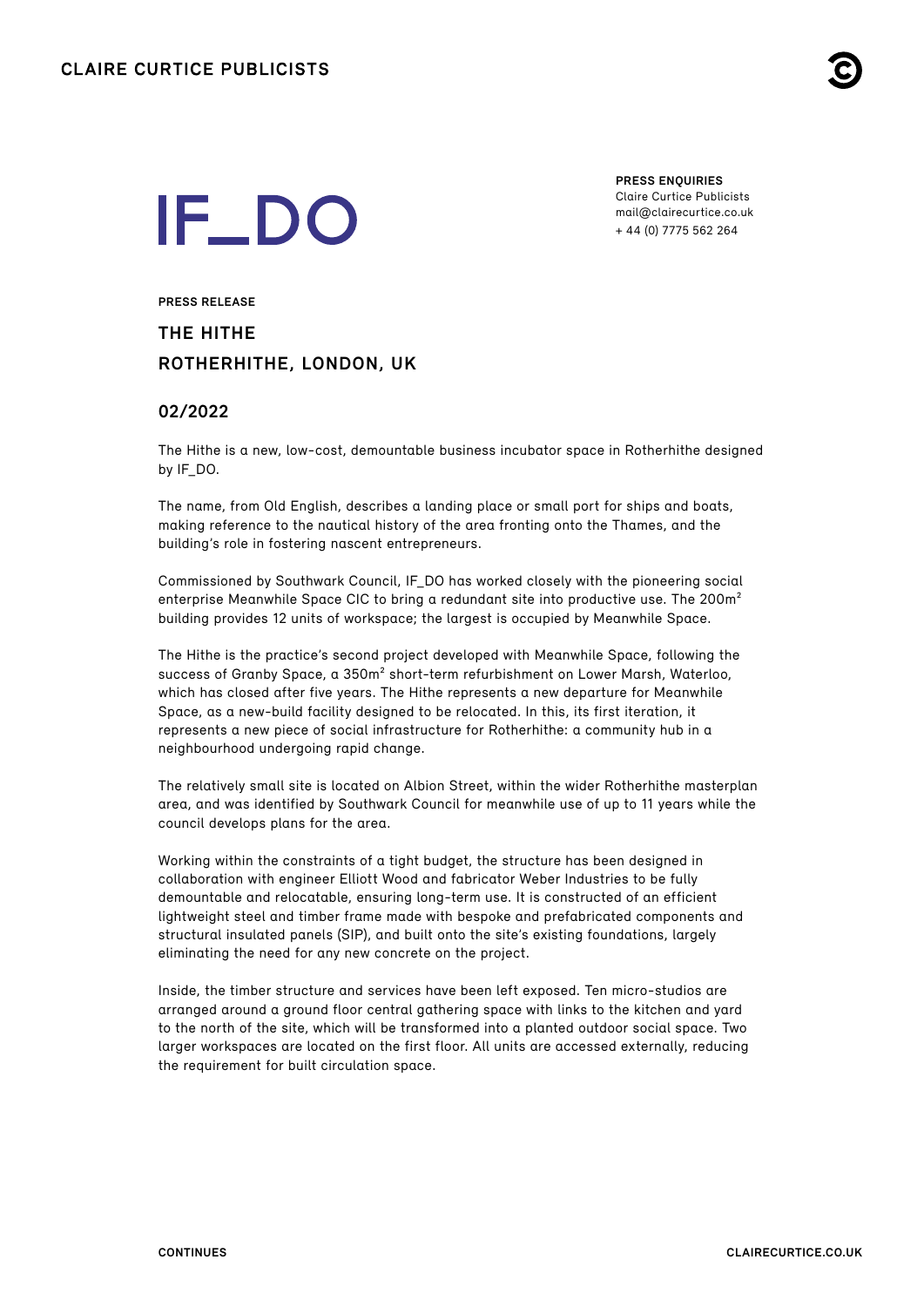The building acts as a hinge between the existing community and the new developments around it, aiming to connect new and existing residents as the area goes through significant change. Double-height glazed lanterns on the north and south elevations create a landmark within the streetscape, with the aim of increasing footfall to other businesses along Albion Street.

The Hithe demonstrates how the construction industry can utilise circular economy thinking to reduce its carbon emissions and offer more sustainable solutions for urban regeneration. It is one of three circular economy demonstrator projects in London for CIRCuIT (Circular Construction in Regenerative Cities). In the long term, when the site is ready for permanent redevelopment, the building will be broken down into its various components and reerected on an alternative site. In the short term, by offering affordable workspace to local businesses, The Hithe promises to inject vibrancy into Rotherhithe, supporting the community as the area undergoes change.

Rents are offered at an affordable price to attract sole traders and start-ups (micro-units are charged at £270 per calendar month, including service charge). In addition to Meanwhile Space, tenants include a social enterprise focused on getting kids active, an apothecarist, an architect, a filmmaker, a beauty entrepreneur and a sewing club tutor.

#### Eddie Bridgeman, Executive Director, Meanwhile Space CIC, said:

"We needed a few things fulfilled in this brief. The building needed to be up and operating quickly, look good and fit locally, have a light footprint and importantly, have a second, third and maybe fourth life. Shipping containers have been the go-to option, but aesthetically the wrong choice; they also lose a lot of structural integrity once cut into for glazing and joining. To re-use the building again and again, maintain a quality structure and look that could be tweaked for different locations, we needed an alternative. IF\_DO and Weber have really delivered us something that will recycle our investment and provide us with a product that we can use repeatedly on different meanwhile sites."

# Thomas Bryans, Director, IF\_DO, said:

"One of the key desires from the community was that the building shouldn't look temporary. They did not want it to feel like another construction site, so shipping containers and temporary site offices were ruled out at the outset. Designing a decade-long meanwhile building of a high architectural standard, to be delivered on a very tight budget, was always going to be challenging, but we added to that the ambition to make it demountable and reusable. We had been having conversations with Meanwhile Space for a while about the potential of relocatable micro-work units, and The Hithe was the perfect opportunity to start testing some of those ideas. The need for affordable workspace and the availability of vacant lots for temporary usage is a reality in many places, and especially so in London, so it's a model which we expect to be replicated quite widely."

Cllr Helen Dennis, Cabinet Member for Climate Emergency and Sustainable Development, said:

"We are delighted this striking new community landmark will give local entrepreneurs and small businesses access to affordable space to grow and share skills. Our vision for a fully de-mountable building that acts as a beacon for Albion Street has come to life, set to draw in new visitors and the local community alike. This sustainable hub can be redeployed to sites across the borough, meaning in time other areas can reap similar economic and social rewards."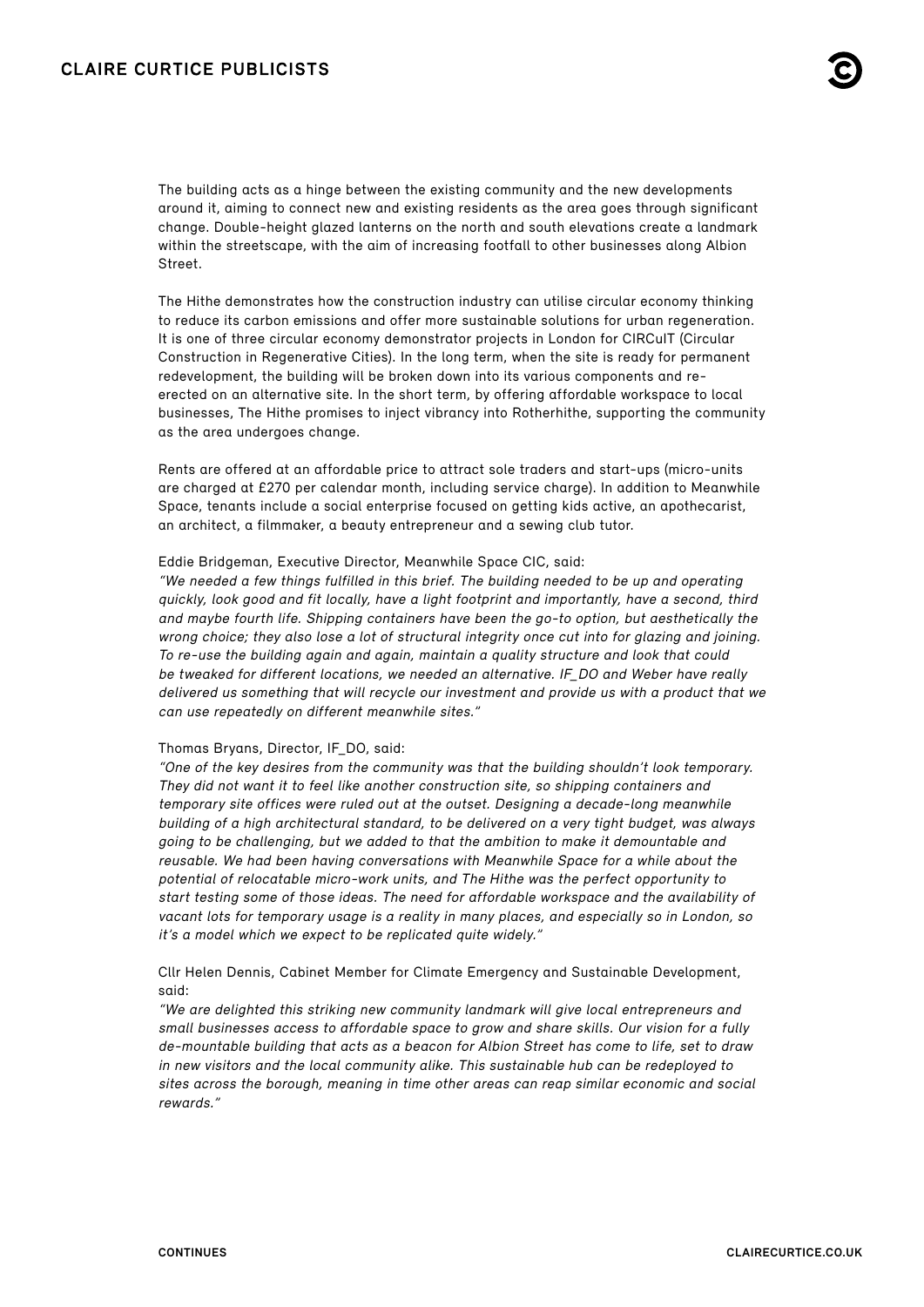# **Press enquiries:**

Claire Curtice Publicists + 44 (0) 7775 562 264 [mail@clairecurtice.co.uk](mailto:mail@clairecurtice.co.uk?subject=IF_DO - The Hithe)

**FACTS AND CREDITS**

| Location:                     | 71-75 Albion Street, London SE16 7JA           |
|-------------------------------|------------------------------------------------|
| Site area:                    | 283m <sup>2</sup>                              |
| Gross internal floor area:    | 200m <sup>2</sup>                              |
| <b>Construction value:</b>    | £400,000                                       |
| Schedule:                     | Sept 2017 - Dec 2021                           |
| Client:                       | Meanwhile Space/London Borough of Southwark    |
| Architect:                    | IF DO                                          |
| Structural engineer:          | Elliott Wood                                   |
| <b>Quantity surveyor:</b>     | Measur                                         |
| <b>Fabricator/contractor:</b> | Weber Industries                               |
| Materials:                    | Lightweight steel and timber frame, SIP panels |
| Photos:                       | © Mike Massaro                                 |
|                               |                                                |

# **IF\_DO**

Established in 2014 by Al Scott, Sarah Castle and Thomas Bryans, IF\_DO is a young architecture practice dedicated to creating projects with a positive impact on users, the environment and the surrounding community.

IF\_DO works on projects of all scales, from interiors and one-off houses to strategic planning and masterplans. Built works include: Granby Space creative work hub in Waterloo for Meanwhile Space CIC (2016); 'After Image', the multi award-winning London Festival of Architecture Dulwich Pavilion, a temporary events pavilion in the grounds of the Dulwich Picture Gallery (2017); St Teresa's School Sixth Form Centre, Effingham, Surrey (2018); and the practice's first new-build house, Thorpeness Beach House in Suffolk (2021).

Current projects include: The Hithe, business incubator workspace in Rotherhithe; the retrofit of The Observer Building, a former printworks in Hastings, into a new mixed-use community facility; The Yard, a new community enterprise hub with a café, community event space, and low cost workspace in Bruce Grove, Tottenham; and The Space, a new-build community centre in Enfield commissioned by the Methodist Church.

Informed by research, the practice was founded on the principles that we should ask questions and take action, always seeking to deliver broader social and environmental benefits through design and working closely with clients to make their projects do more.

The three founders met while studying architecture at the University of Edinburgh. They are committed to campaigning for greater diversity in the profession through their work with Urbanistas, Part W, Architecture LGBT+, and the Social Mobility Foundation.

# **[www.ifdo.co](https://www.ifdo.co)**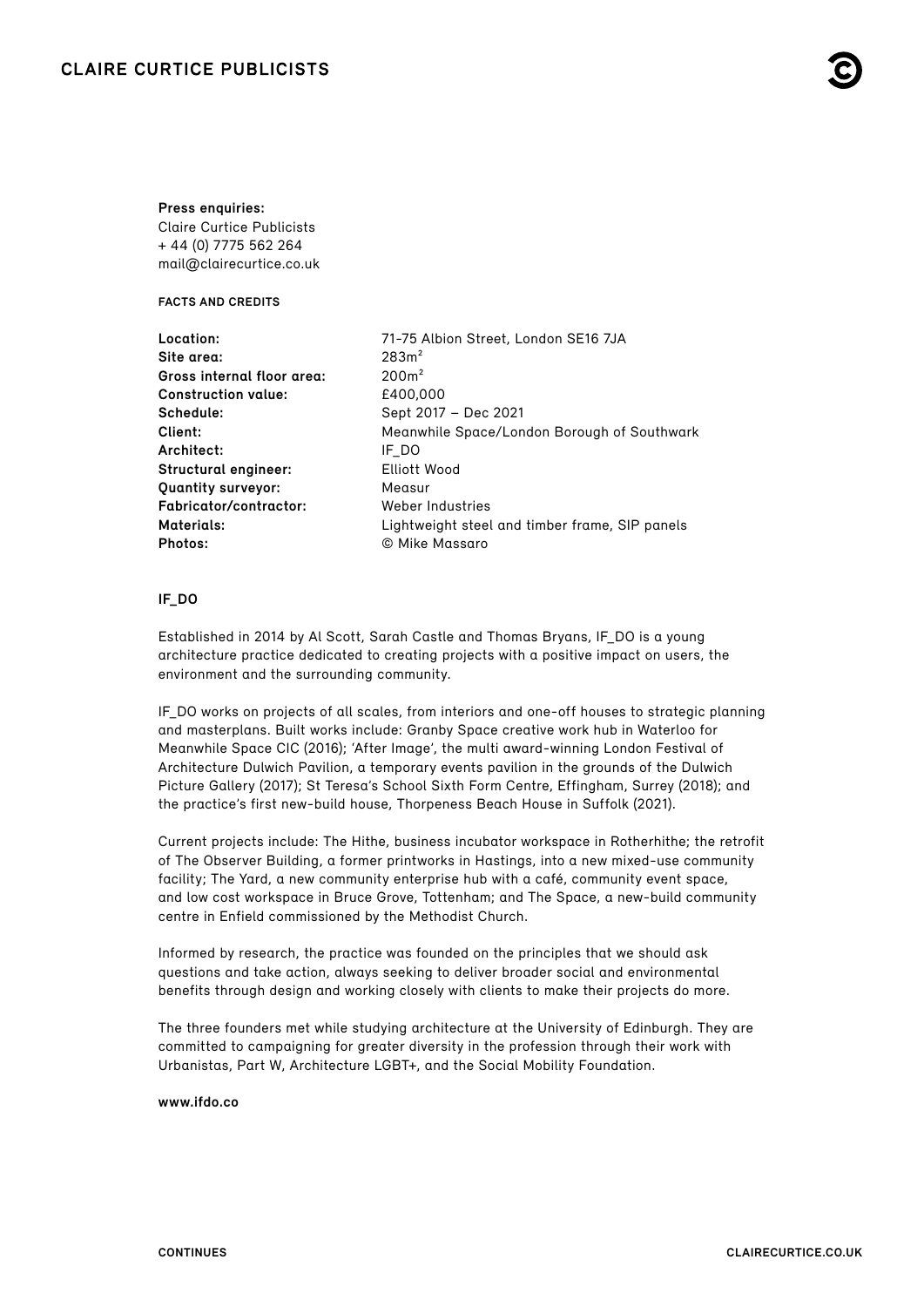# **Meanwhile Space**

As the market leader since 2009, Meanwhile Space is the pioneering social enterprise creating better places to live and work, by taking on challenging redundant spaces, and working with local communities

to bring them into affordable use.

Through development and management of spaces, and other consultancy and capacity building work, our understanding is enriched by the experience of being rooted stakeholders in local neighbourhood community clusters in London and the South East. We build local capacity for enterprise by bringing vibrant activity to underused spaces for the benefit of local individuals starting or growing their own creative or social enterprise, passion or skills. Building community hubs that reflect what local people want and need, each project is carefully designed to achieve maximum employment and placemaking benefits.

Meanwhile Space is currently landlord and steward of 110,000 ft², with 160 tenants, in 24 properties. Over 85% of the tenants in our projects live in the local area, and we have worked with 14 London Boroughs, primarily in outer London.

From makerspaces in vacant railway arches, to former council buildings re-imagined as creative hubs, to new build retail incubation on the high street - each of our spaces is a place responsive architectural and operational identity serving a range of tenant uses from product designers, to a bakery, to social and community enterprises, fashion designers and tech startups. Our portfolio of award-winning projects include Ebury Edge in Pimlico, Blue House Yard in Wood Green, Queens Parade in Willesden Green, Tripod in Brixton, Rock House in Hastings, Central Parade in Walthamstow and Place/Ladywell in Lewisham.

### **[www.meanwhilespace.com](https://www.meanwhilespace.com)**